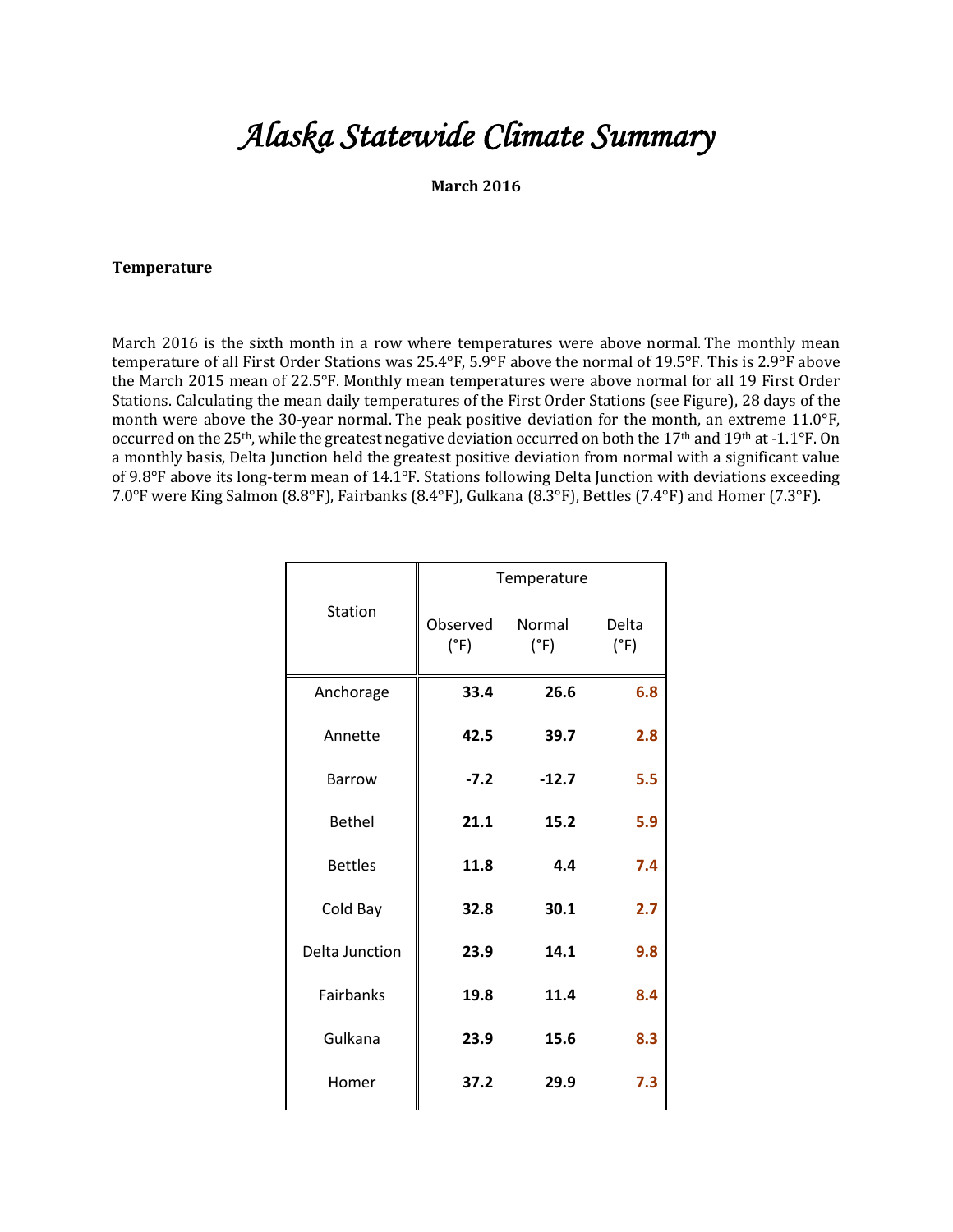| Juneau          | 39.9 | 33.8 | 6.1 |
|-----------------|------|------|-----|
| King Salmon     | 32.9 | 24.1 | 8.8 |
| Kodiak          | 39.3 | 32.8 | 6.5 |
| Kotzebue        | 3.3  | 1.1  | 2.2 |
| McGrath         | 17.2 | 11.6 | 5.6 |
| Nome            | 11.6 | 10.3 | 1.3 |
| St. Paul Island | 28.5 | 24.8 | 3.7 |
| Talkeetna       | 31.2 | 24.9 | 6.3 |
| Yakutat         | 39.0 | 32.0 | 7.0 |

The highest daily maximum temperature of the First Order Stations for March was 60°F reported at Annette on the  $31$ <sup>st</sup> of the month. Annette also held the spot for the highest mean temperature for the month at 42.5°F. The lowest temperature was -28°F at Barrow on the 17<sup>th</sup>, and Barrow also reported the lowest March mean temperature at -7.2°F.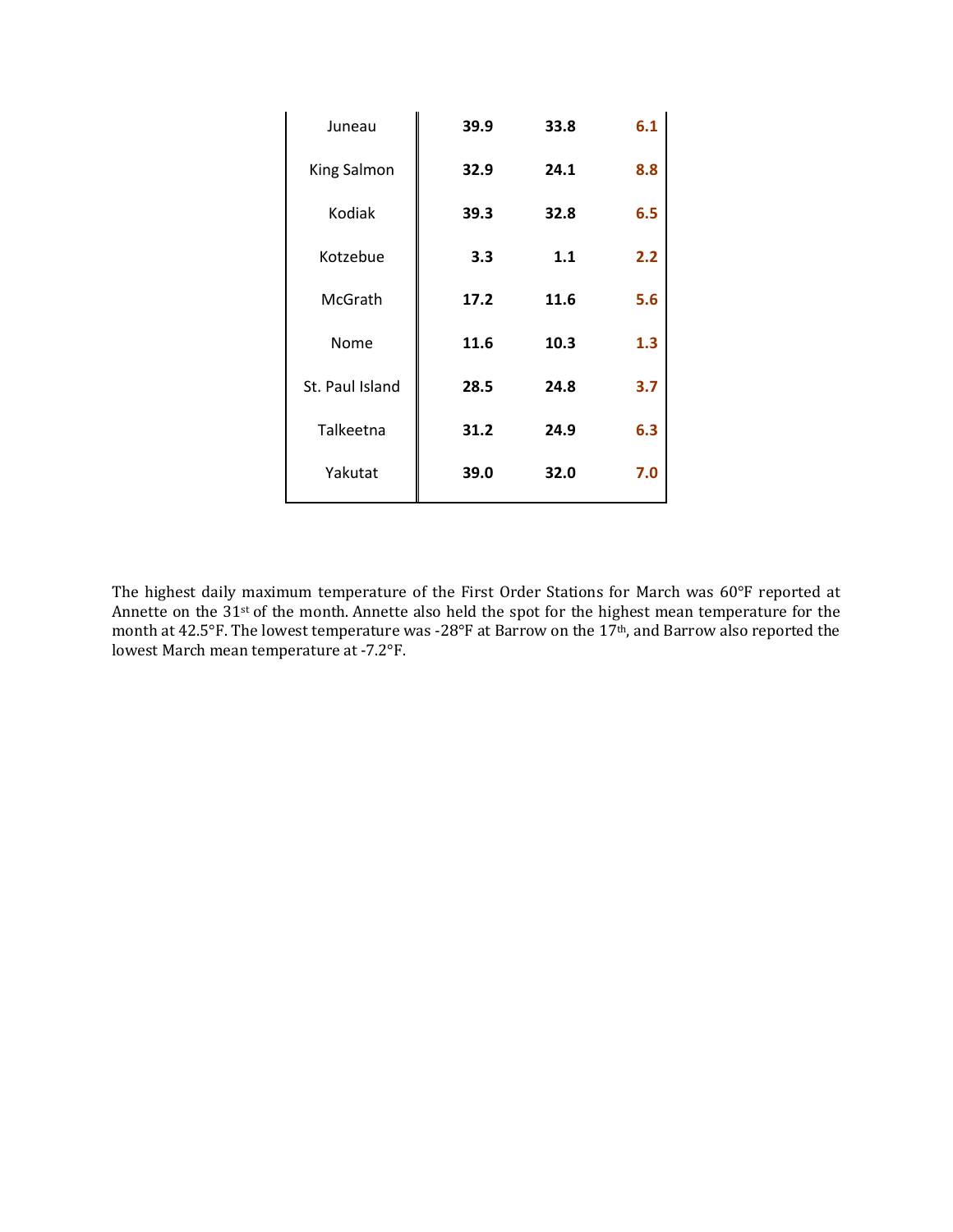

Daily mean temperature deviation from the normal temperature for the mean of the first order stations for *March 2015.*

There were quite a number of daily temperature record events once again in March, and like December, January and February, all were high events; either new records or tied events. The winter of 2015-16 is only the second one on record for Fairbanks where the temperatures did not drop below -30 $\degree$ F by the end of March. The only other winter on record where Fairbanks did not reach -30°F is 1976-1977. The daily high in Anchorage of  $53^{\circ}$ F on the  $31^{\text{st}}$  was a daily record, and also the highest temperature for any March day in Anchorage. Sitka set of tied its daily high eleven times in March, which is itself quite a feat. Yakutat had eight record high events, while Juneau and Haines each had six.

A very nice March in Southeast was reflected in a number of new high monthly average temperatures. March was the warmest on record for Juneau at  $39.9^{\circ}F$ ,  $0.3^{\circ}F$  above the previous record from 1984, for Ketchikan at 43.8°F (43.5°F from 1915), Sitka with 45.1°F (42.5°F from 1984), and Haines at 39.6°F (39.1°F from 1915).

It was the second warmest March on record in Kodiak with  $39.3^{\circ}F$  after the record of  $40.4^{\circ}F$  set in 1983. Homer also had its second warmest March (36.8°F) after the  $38.0^{\circ}$ F observed in 1977. It was the fourth warmest March for Cordova and Bettles, while it was the fifth warmest for Anchorage.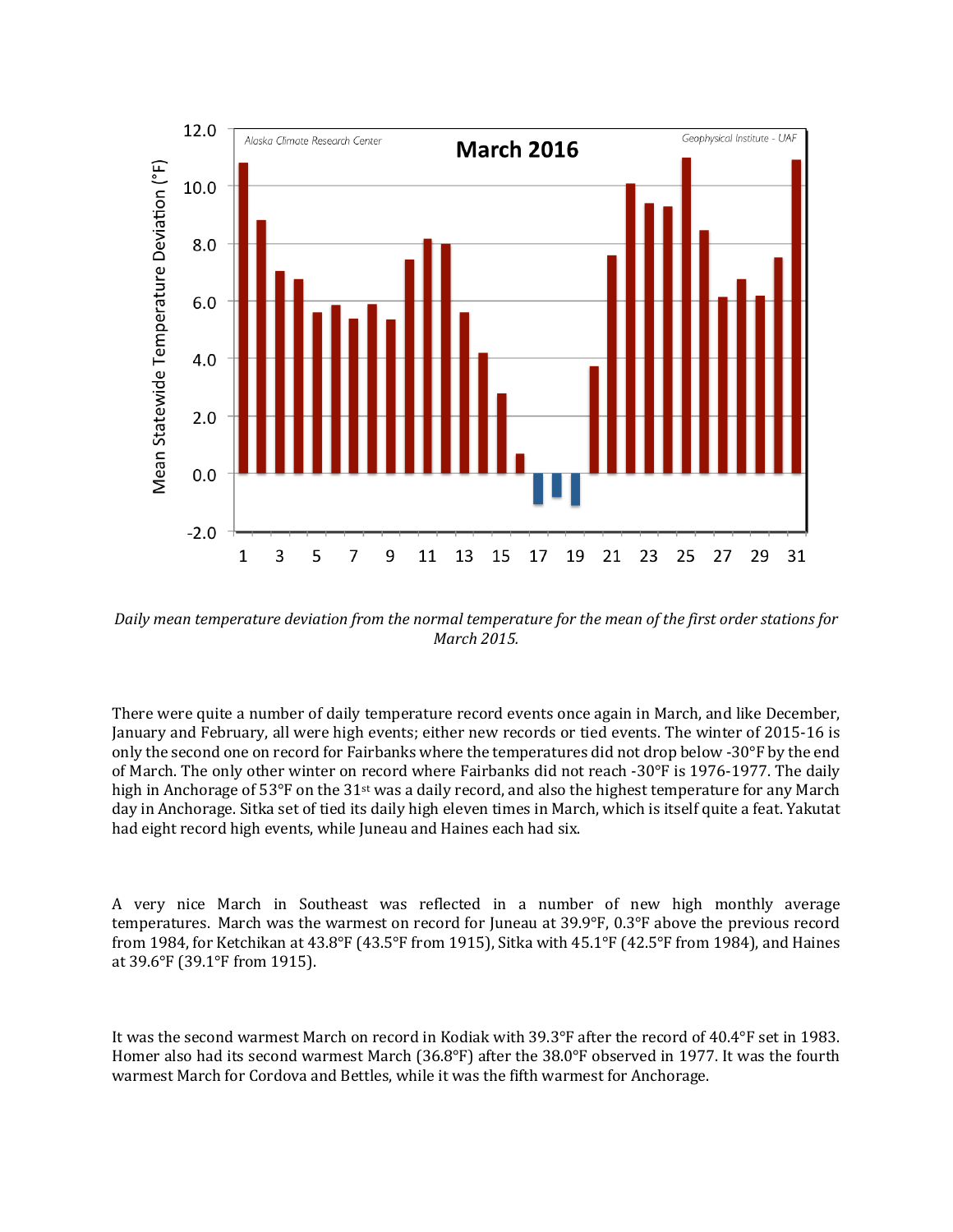|          | <b>Temperature Records</b> |                         |                      |               |                       |  |
|----------|----------------------------|-------------------------|----------------------|---------------|-----------------------|--|
| Date     | Station                    | Element                 | <b>New</b><br>Record | Old<br>Record | Year of<br>old Record |  |
| 03/01/16 | Sitka                      | <b>High Temperature</b> | 51                   | 50            | 2015                  |  |
| 03/02/16 | St. Paul                   | <b>High Temperature</b> | 41                   | 40            | 2015                  |  |
| 03/03/16 | Sitka                      | <b>High Temperature</b> | 49                   | 49            | 1945                  |  |
| 03/03/16 | St. Paul                   | <b>High Temperature</b> | 35                   | 35            | 1996                  |  |
| 03/03/16 | Yakutat                    | <b>High Temperature</b> | 47                   | 47            | 1957                  |  |
| 03/04/16 | Sitka                      | <b>High Temperature</b> | 50                   | 50            | 1957                  |  |
| 03/05/16 | Juneau                     | <b>High Temperature</b> | 46                   | 46            | 2005                  |  |
| 03/05/16 | Sitka                      | <b>High Temperature</b> | 51                   | 49            | 2008                  |  |
| 03/05/16 | Yakutat                    | <b>High Temperature</b> | 49                   | 48            | 1939                  |  |
| 03/06/16 | Haines Airport             | <b>High Temperature</b> | 46                   | 45            | 2015                  |  |
| 03/06/16 | Juneau                     | <b>High Temperature</b> | 48                   | 46            | 1941                  |  |
| 03/06/16 | Yakutat                    | <b>High Temperature</b> | 50                   | 46            | 1984                  |  |
| 03/07/16 | Haines Airport             | <b>High Temperature</b> | 46                   | 45            | 2005                  |  |
| 03/07/16 | Sitka                      | <b>High Temperature</b> | 50                   | 49            | 2005                  |  |
| 03/07/16 | Yakutat                    | <b>High Temperature</b> | 51                   | 47            | 1983                  |  |
| 03/10/16 | Juneau                     | <b>High Temperature</b> | 46                   | 46            | 1996                  |  |
| 03/11/16 | Sitka                      | <b>High Temperature</b> | 68                   | 55            | 1965                  |  |
| 03/12/16 | Anchorage                  | <b>High Temperature</b> | 46                   | 46            | 2005                  |  |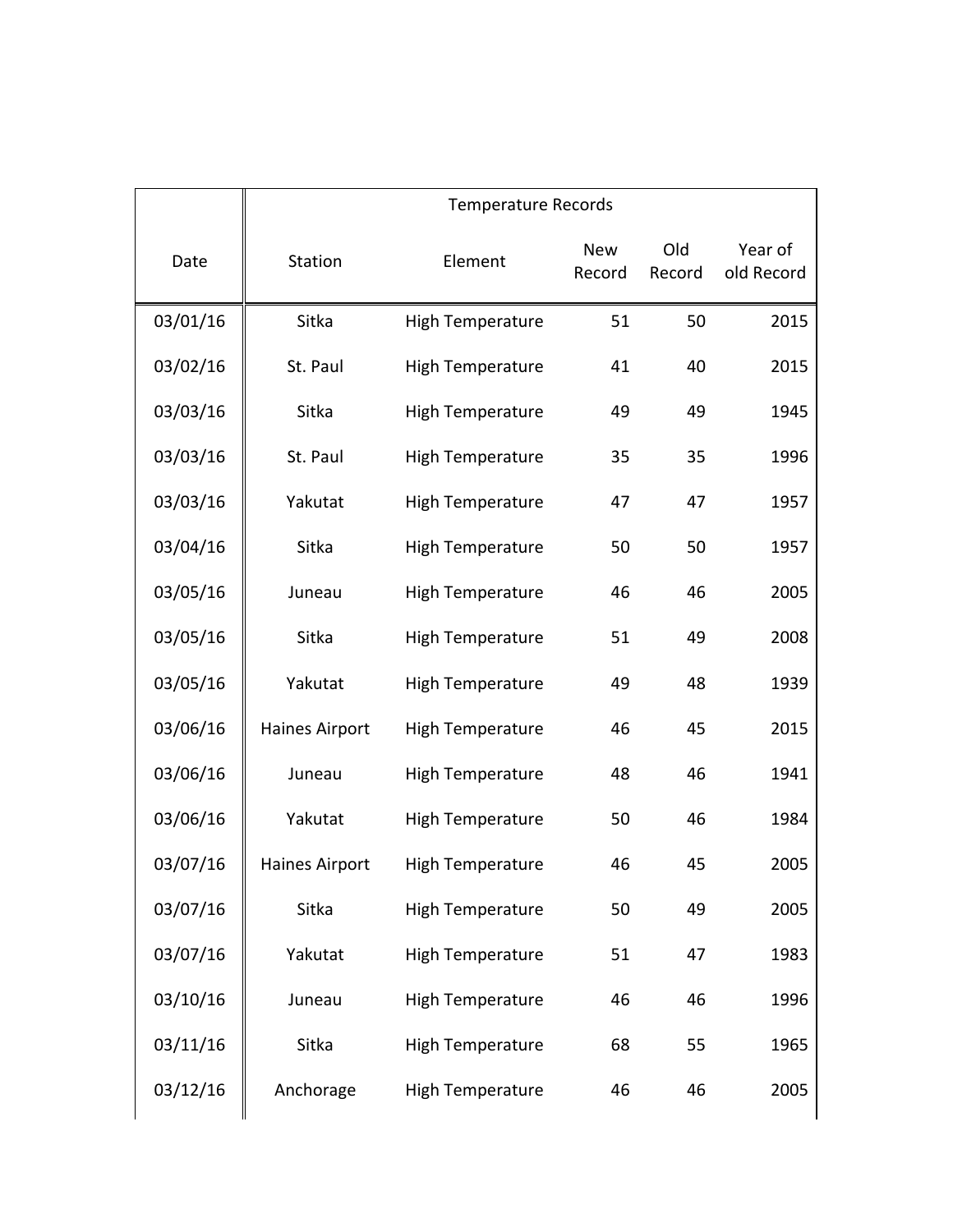| 03/12/16 | Juneau                | High Temperature        | 50 | 48 | 1981 |
|----------|-----------------------|-------------------------|----|----|------|
| 03/12/16 | Yakutat               | <b>High Temperature</b> | 51 | 49 | 1983 |
| 03/13/16 | Anchorage             | <b>High Temperature</b> | 44 | 44 | 1981 |
| 03/13/16 | Juneau                | <b>High Temperature</b> | 49 | 48 | 2005 |
| 03/13/16 | King Salmon           | <b>High Temperature</b> | 49 | 47 | 1996 |
| 03/14/16 | Sitka                 | <b>High Temperature</b> | 70 | 52 | 1979 |
| 03/15/16 | Sitka                 | <b>High Temperature</b> | 64 | 54 | 2003 |
| 03/20/16 | Sitka                 | <b>High Temperature</b> | 57 | 55 | 1998 |
| 03/21/16 | Yakutat               | <b>High Temperature</b> | 53 | 53 | 2004 |
| 03/22/16 | Anchorage             | <b>High Temperature</b> | 49 | 48 | 1965 |
| 03/22/16 | Haines Airport        | High Temperature        | 52 | 51 | 2006 |
| 03/23/16 | Anchorage             | <b>High Temperature</b> | 50 | 46 | 2015 |
| 03/23/16 | Juneau                | <b>High Temperature</b> | 51 | 50 | 2006 |
| 03/23/16 | Kenai                 | <b>High Temperature</b> | 50 | 46 | 1900 |
| 03/23/16 | Sitka                 | <b>High Temperature</b> | 53 | 53 | 1990 |
| 03/23/16 | Yakutat               | <b>High Temperature</b> | 53 | 50 | 1990 |
| 03/23/16 | Yakutat               | <b>High Temperature</b> | 53 | 50 | 1990 |
| 03/24/16 | Anchorage             | <b>High Temperature</b> | 51 | 48 | 2015 |
| 03/24/16 | Delta Junction        | <b>High Temperature</b> | 48 | 48 | 1998 |
| 03/24/16 | <b>Haines Airport</b> | <b>High Temperature</b> | 53 | 49 | 1979 |
| 03/24/16 | <b>Haines Airport</b> | <b>High Temperature</b> | 53 | 52 | 1915 |
| 03/24/16 | Kenai                 | High Temperature        | 51 | 50 | 1905 |
|          |                       |                         |    |    |      |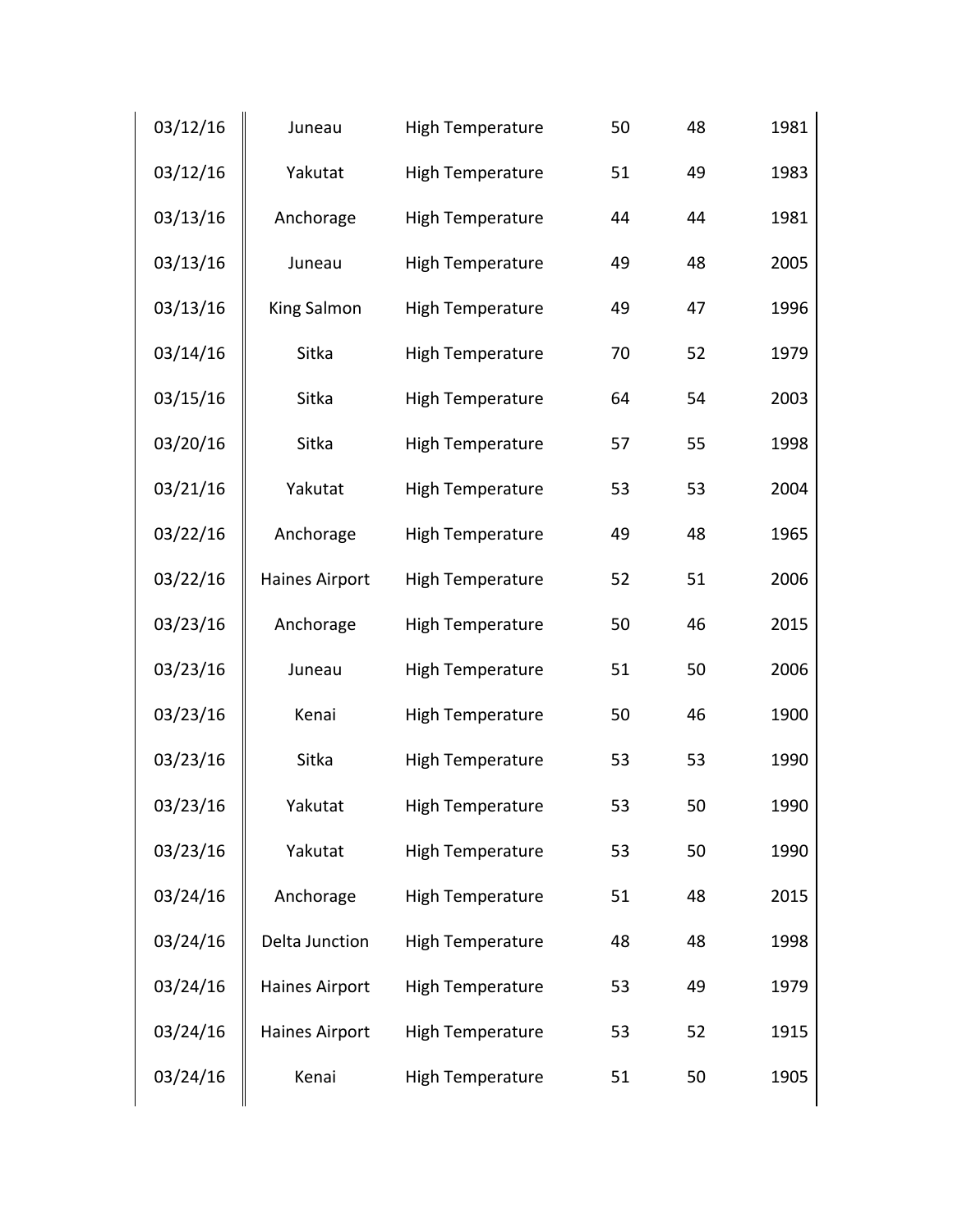| 03/25/16 | Delta Junction | <b>High Temperature</b> | 48 | 45 | 1999 |
|----------|----------------|-------------------------|----|----|------|
| 03/25/16 | Fairbanks      | High Temperature        | 51 | 50 | 1999 |
| 03/27/16 | Cold Bay       | High Temperature        | 47 | 46 | 2015 |
| 03/29/16 | Northway       | High Temperature        | 52 | 50 | 1966 |
| 03/30/16 | Homer          | High Temperature        | 51 | 49 | 2015 |
| 03/30/16 | Northway       | High Temperature        | 49 | 46 | 2015 |
| 03/31/16 | Haines Airport | High Temperature        | 63 | 57 | 1926 |
| 03/31/16 | Juneau         | <b>High Temperature</b> | 58 | 52 | 1981 |
| 03/31/16 | Sitka          | High Temperature        | 59 | 54 | 1994 |
| 03/02/06 | Ketchikan      | High Temperature        | 50 | 50 | 1970 |
| 03/18/06 | Ketchikan      | High Temperature        | 53 | 53 | 1966 |
| 03/30/06 | Anchorage      | <b>High Temperature</b> | 50 | 49 | 2015 |
| 03/30/06 | Annette        | <b>High Temperature</b> | 58 | 58 | 1942 |
| 03/31/06 | Anchorage      | High Temperature        | 53 | 50 | 1993 |
| 03/31/06 | Cold Bay       | High Temperature        | 49 | 49 | 1996 |
| 03/31/06 | Delta Junction | <b>High Temperature</b> | 56 | 48 | 1993 |
| 03/31/06 | Ketchikan      | High Temperature        | 65 | 60 | 1942 |
| 03/31/06 | King Salmon    | <b>High Temperature</b> | 52 | 50 | 1983 |
| 03/31/06 | Yakutat        | <b>High Temperature</b> | 57 | 52 | 1994 |

**Precipitation**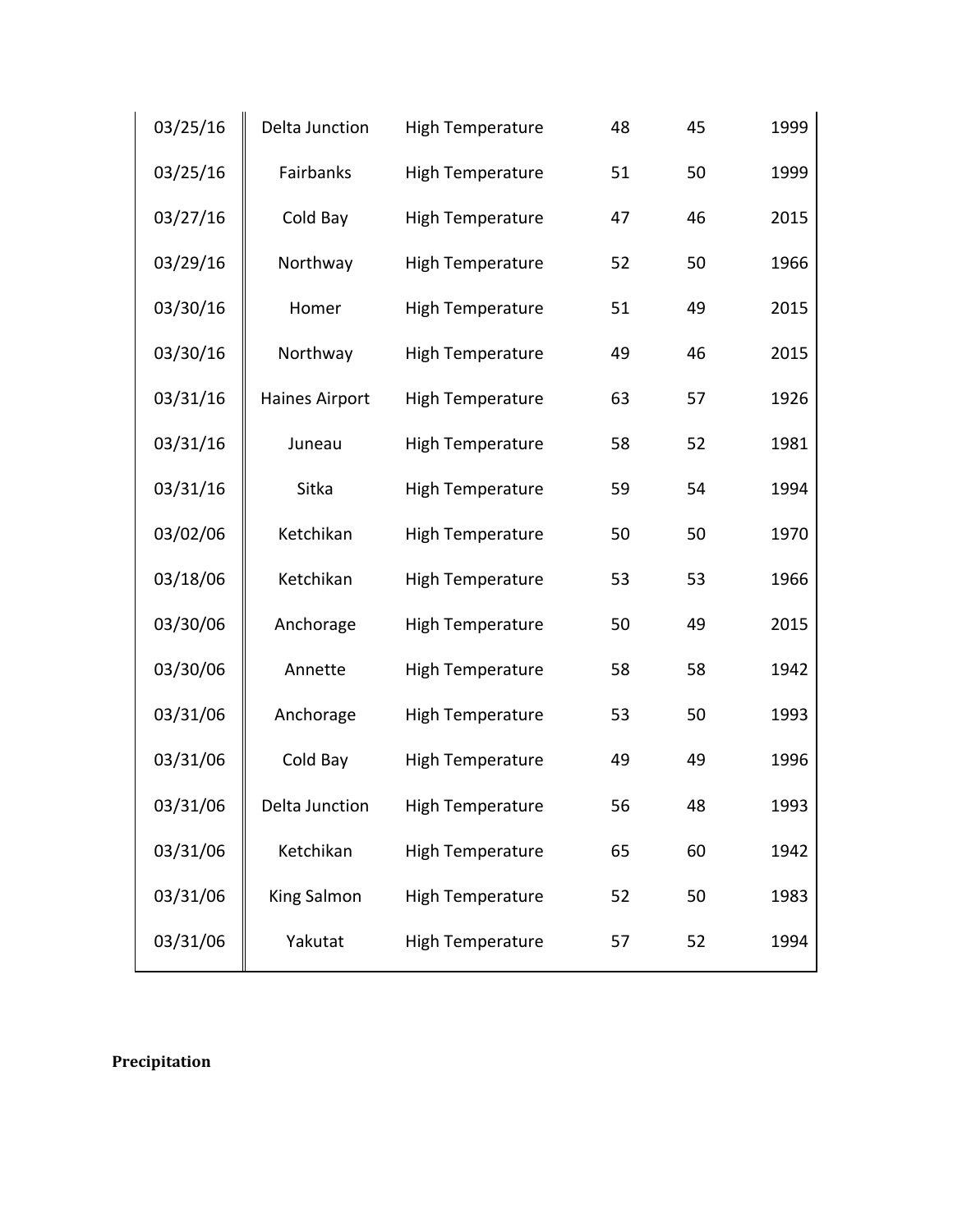March precipitation was higher than expected, with the overall precipitation calculated as 17% above normal; this calculation was based on the mean of the deviations in percentage of the First Order Stations. Nine of the First Order Stations and eleven days of the month reported above normal values. There were no days during the month without any measureable precipitation at all of the 19 First Order Stations. It was also the same as March 2015, which had a precipitation total of 17% above normal too. The greatest daily deviation of 334% occurred on the 28<sup>th</sup>. Nome had the greatest negative deviation from normal, with a total of 0.04", or just 6% of the expected amount of 0.65". The leading station with a greater than normal precipitation amount was King Salmon with 179% above normal. Talkeetna had 172% above normal, while Gulkana observed 147% above normal.

|                | Precipitation    |                |               |              |      |
|----------------|------------------|----------------|---------------|--------------|------|
| Station        | Observed<br>(in) | Normal<br>(in) | Delta<br>(in) | Delta<br>(%) | (%)  |
| Anchorage      | 1.23             | 0.60           | 0.63          | 105%         | 205% |
| Annette        | 6.37             | 8.05           | $-1.68$       | $-21%$       | 79%  |
| <b>Barrow</b>  | 0.04             | 0.09           | $-0.05$       | $-56%$       | 44%  |
| <b>Bethel</b>  | 0.75             | 0.71           | 0.04          | 6%           | 106% |
| <b>Bettles</b> | 0.45             | 0.58           | $-0.13$       | $-22%$       | 78%  |
| Cold Bay       | 1.19             | 2.70           | $-1.51$       | $-56%$       | 44%  |
| Delta Junction | 0.08             | 0.18           | $-0.10$       | $-56%$       | 44%  |
| Fairbanks      | 0.53             | 0.25           | 0.28          | 112%         | 212% |
| Gulkana        | 0.74             | 0.30           | 0.44          | 147%         | 247% |
| Homer          | 1.09             | 1.65           | $-0.56$       | $-34%$       | 66%  |
| Juneau         | 2.17             | 3.78           | $-1.61$       | $-43%$       | 57%  |
| King Salmon    | 1.95             | 0.70           | 1.25          | 179%         | 279% |
| Kodiak         | 7.34             | 5.53           | 1.81          | 33%          | 133% |
| Kotzebue       | 0.14             | 0.44           | $-0.30$       | $-68%$       | 32%  |
| McGrath        | 1.02             | 0.81           | 0.21          | 26%          | 126% |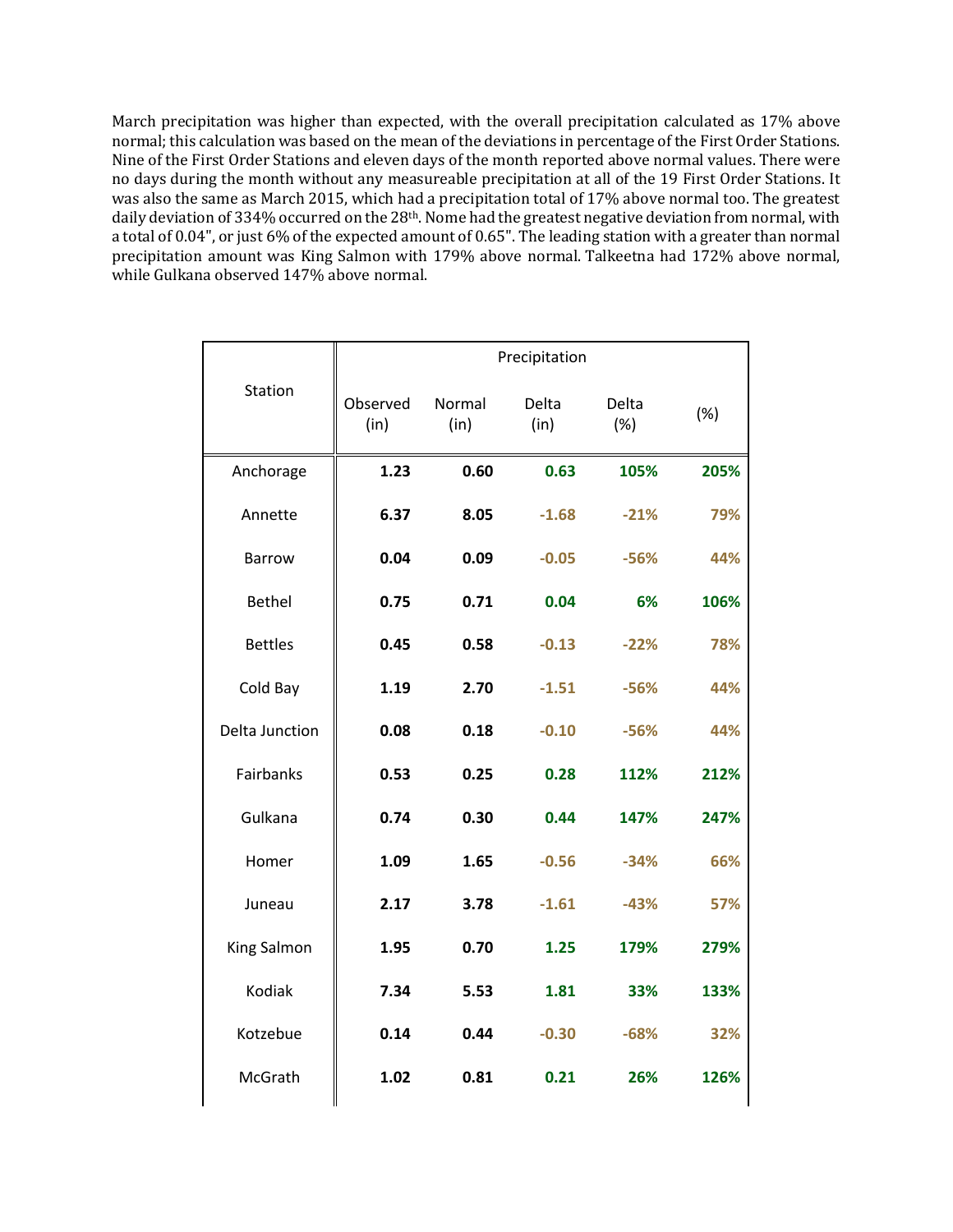| Nome            | 0.04 | 0.65  | $-0.61$ | $-94%$ | 6%   |
|-----------------|------|-------|---------|--------|------|
| St. Paul Island | 1.11 | 1.07  | 0.04    | 4%     | 104% |
| Talkeetna       | 2.86 | 1.05  | 1.81    | 172%   | 272% |
| Yakutat         | 9.63 | 11.04 | $-1.41$ | $-13%$ | 87%  |



Daily mean precipitation deviation from the normal for the first order stations for March 2015.

The maximum monthly precipitation total reported for a First Order Station was 9.63" at Yakutat, and Yakutat also reported the highest daily total of 3.07" on the 28<sup>th</sup>. There were two new daily precipitation records set in Anchorage: The total of 0.23" on the 28<sup>th</sup> topped the 0.20" from 2005. Then on the 30<sup>th</sup> the total of 0.10" broke the old record of 0.80" from 2005. Fairbanks received 0.30" water equivalent precipitation on the 29<sup>th</sup>, breaking the old 1965 record of 0.18".

## **Snowfall**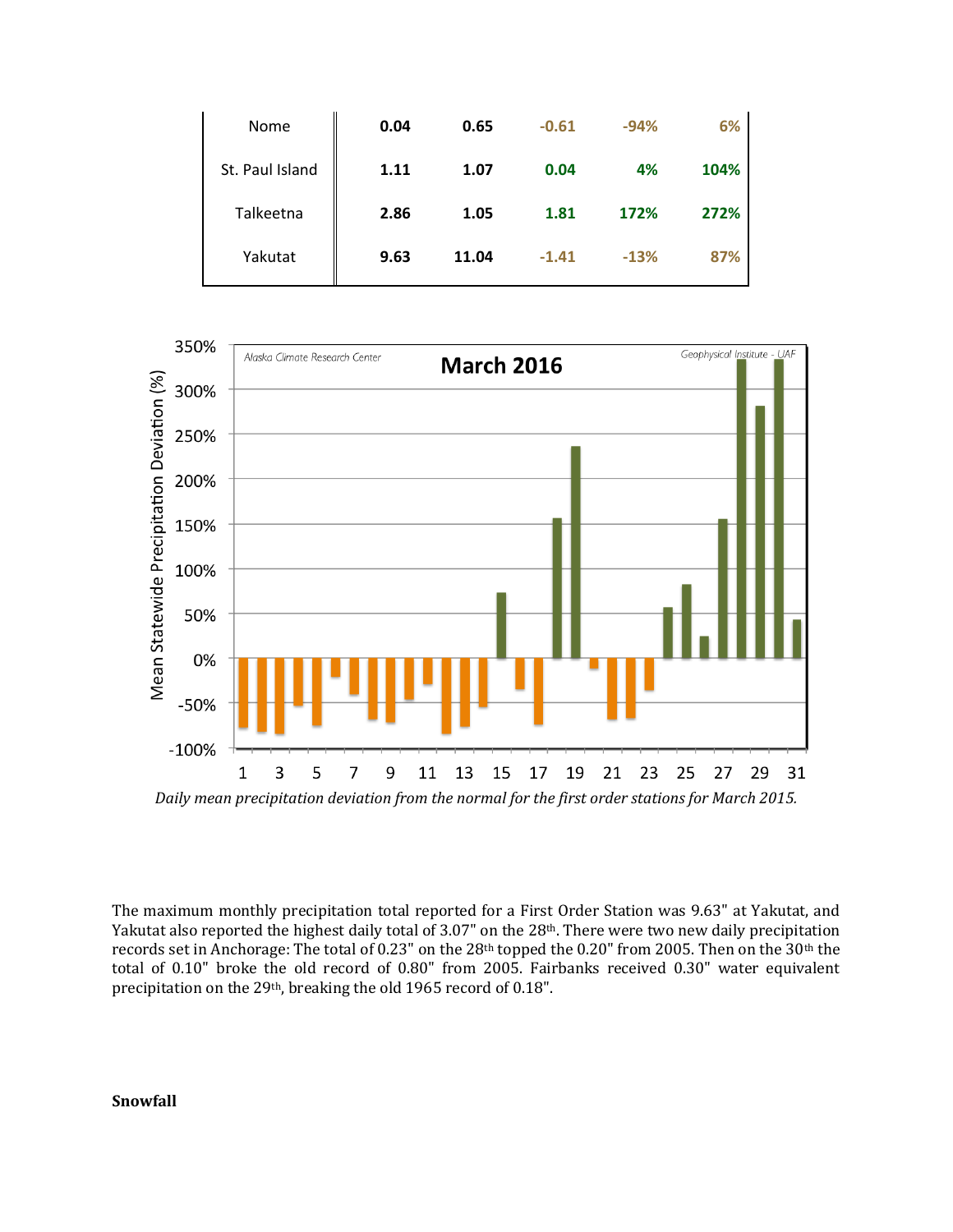Snowfall was again unsurprisingly light in March, with 11 of the 15 First Order Stations that measure snowfall reporting below normal amounts. Barrow, McGrath and St. Paul were the only stations reporting above normal amounts. Bettles hit is normal of 9.3". Based on the mean of the deviations from all  $15$ stations, the overall deviation from the normals was 48% below the expected amount. Like January, and February, Yakutat reported the highest negative deviation in snowfall amount at -27.7" with an actual total of just 0.7". Snowpack averaged about 45% of normal.

|                  |                  |                | Snowfall      |              |      |
|------------------|------------------|----------------|---------------|--------------|------|
| Station          | Observed<br>(in) | Normal<br>(in) | Delta<br>(in) | Delta<br>(%) | (%)  |
| Anchorage        | 10.7             | 9.9            | 0.8           | 8%           | 108% |
| Annette          | 0.0              | 6.9            | $-6.9$        | $-100%$      | 0%   |
| <b>Barrow</b>    | 1.0              | 2.1            | $-1.1$        | $-52%$       | 48%  |
| <b>Bethel</b>    | 2.5              | 8.2            | $-5.7$        | $-70%$       | 30%  |
| <b>Bettles</b>   | 9.3              | 9.3            | 0.0           | 0%           | 100% |
| Cold Bay         | 7.5              | 13.0           | $-5.5$        | $-42%$       | 58%  |
| <b>Fairbanks</b> | 3.7              | 4.9            | $-1.2$        | $-24%$       | 76%  |
| Juneau           | 0.0              | 11.6           | $-11.6$       | $-100%$      | 0%   |
| King Salmon      | 4.0              | 6.4            | $-2.4$        | $-38%$       | 63%  |
| Kodiak           | 3.6              | 11.3           | $-7.7$        | $-68%$       | 32%  |
| Kotzebue         | 3.7              | 5.9            | $-2.2$        | $-37%$       | 63%  |
| McGrath          | 13.3             | 11.3           | 2.0           | 18%          | 118% |
| Nome             | 0.5              | 8.9            | $-8.4$        | $-94%$       | 6%   |
| St. Paul Island  | 10.9             | 8.0            | 2.9           | 36%          | 136% |
| Yakutat          | 0.7              | 28.4           | $-27.7$       | $-98%$       | 2%   |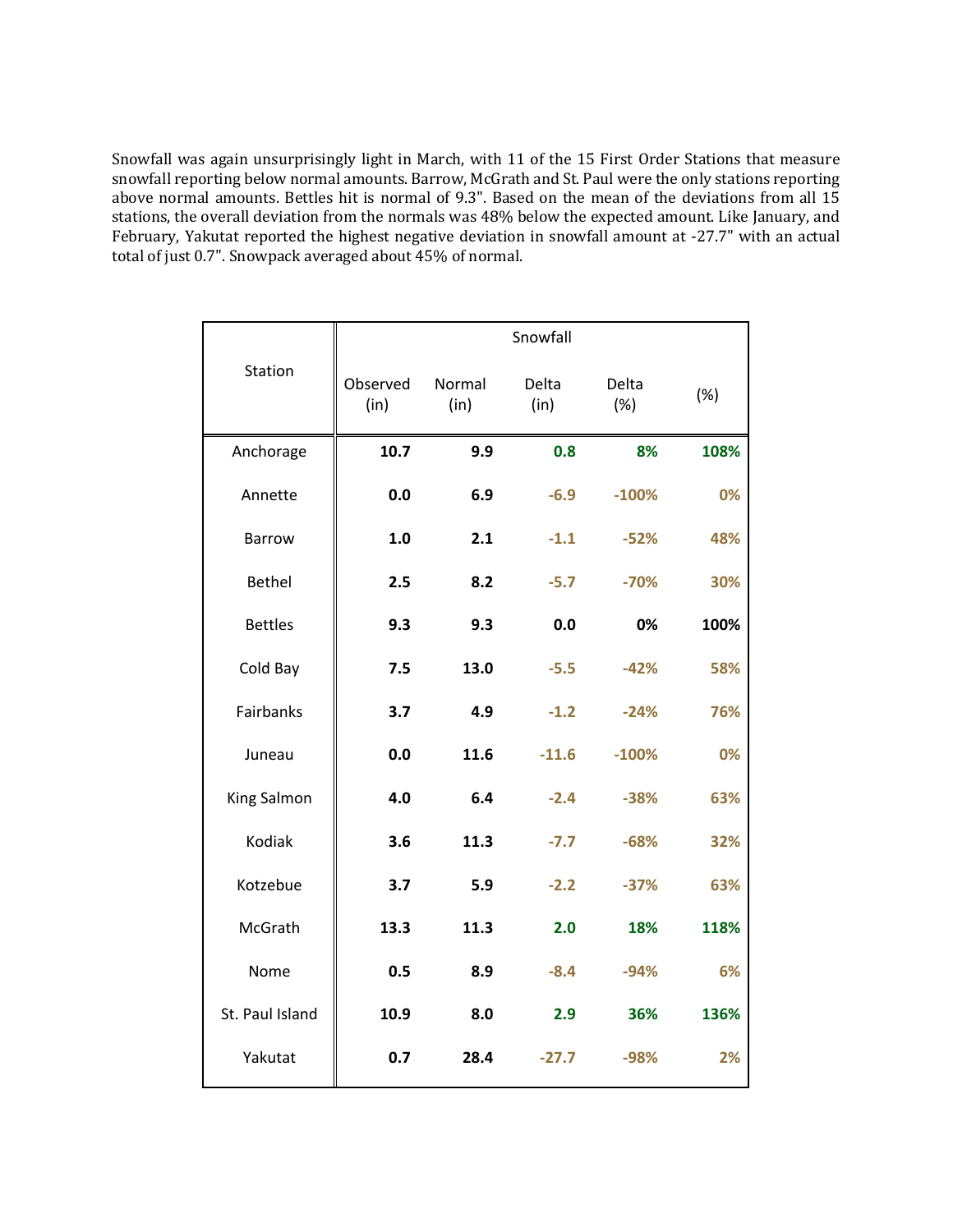McGrath reported the highest total snowfall for any first order station at 13.3", and McGrath also reported the highest one-day snowfall at 6.9" on the 30<sup>th</sup>. The deepest snowpack was recorded at Kotzebue at 35" during the last week of the month. There were two new daily snowfall records, with one set in St. Paul on the  $6th$  with a total of 3.8", breaking the 190 record of 2.4". On the 19th, Anchorage observed 6.4", breaking the 1979 record of 5.2".

### **Newsworthy Events**

March started out with the second wildfire of the year reported in Mat-Su on the 1st.

Zero visibility and winds up to 35 mph were reported on the Dalton Highway on the  $3<sup>rd</sup>$  as a blizzard impacted the area. Avalanche reduction efforts were done along the Klondike highway also on the  $3<sup>rd</sup>$ , while downtown Juneau experienced winds up to 40 mph. With Anchorage having nearly no snow on the ground, the Iditarod Sled Dog Race planned a shortened ceremonial start in Anchorage, while Alaska Railroad was tapped to haul up to 350 cubic vards of snow from Fairbanks for the race start. Snow was finally reported in the Southcentral region on the  $4<sup>th</sup>$  with the highest snowfall totals of  $4<sup>th</sup>$  for Seldovia, and 3" for upper Potter Valley. The slush generated treacherous roads that caused more than 50 vehicle accidents in Anchorage on the 4<sup>th</sup>.

More blizzard conditions on the North Slope on the  $7<sup>th</sup>$  impaired travel with winds up 40 mph and drifting snow for zero visibility. Travel was not advised along north portions of the Dalton highway, and work slowed on controlling the overflow along the Sag River. Hydaburg reported a wind gust of 61 mph on the  $8<sup>th</sup>$ . The Eaglecrest ski area canceled its annual its Slush Cup event scheduled for the 10<sup>th</sup>, and planned to close on the 13<sup>th</sup>, however it ended up staying open one extra weekend. Avalanche reduction efforts were used on the Dalton Highway on the 13<sup>th</sup> between mileposts 235 and 250. A winter weather advisory was issued for areas of the Mat-Su for the  $16<sup>th</sup>$ . Snowfalls totaled up 5" for the areas of Trapper Creek and Moose Creek, while Palmer observer 4". Fairbanks received a 1.8" of snow in the 15<sup>th</sup>, first snowfall over 1" since November 26<sup>th</sup>, 2015.

More snowfall on the 19<sup>th</sup> in Anchorage brought more vehicle accidents, with more than 50 reported. The Eagle River area received totals up to 11" and 6.4" was reported at the Anchorage International Airport. More snowfall in Southcentral area on the  $28<sup>th</sup>$  resulted in totals of over 4" in Valdez and bringing the snowpack to 30". Avalanche control was performed along the Richardson Highway in Thompson Pass as well as the Parks Highway between mileposts 194 to 321 on the 29th. Mild weather in Southeast allowed the early opening of Montana Creek Road in Juneau on the 30<sup>th</sup>. The road is normally opened on May 1<sup>st</sup>. The Salcha wood cutting ice road was closed on the 31<sup>st</sup> due to deteriorating conditions due to the warmer than normal weather. Klawock, in Southeast reported a high of  $71^{\circ}F$  on the 31st. This is, preliminarily, the highest temperature ever recorded in Alaska in March, beating the 69°F from Ketchikan set on March 28<sup>th</sup>, 1915.